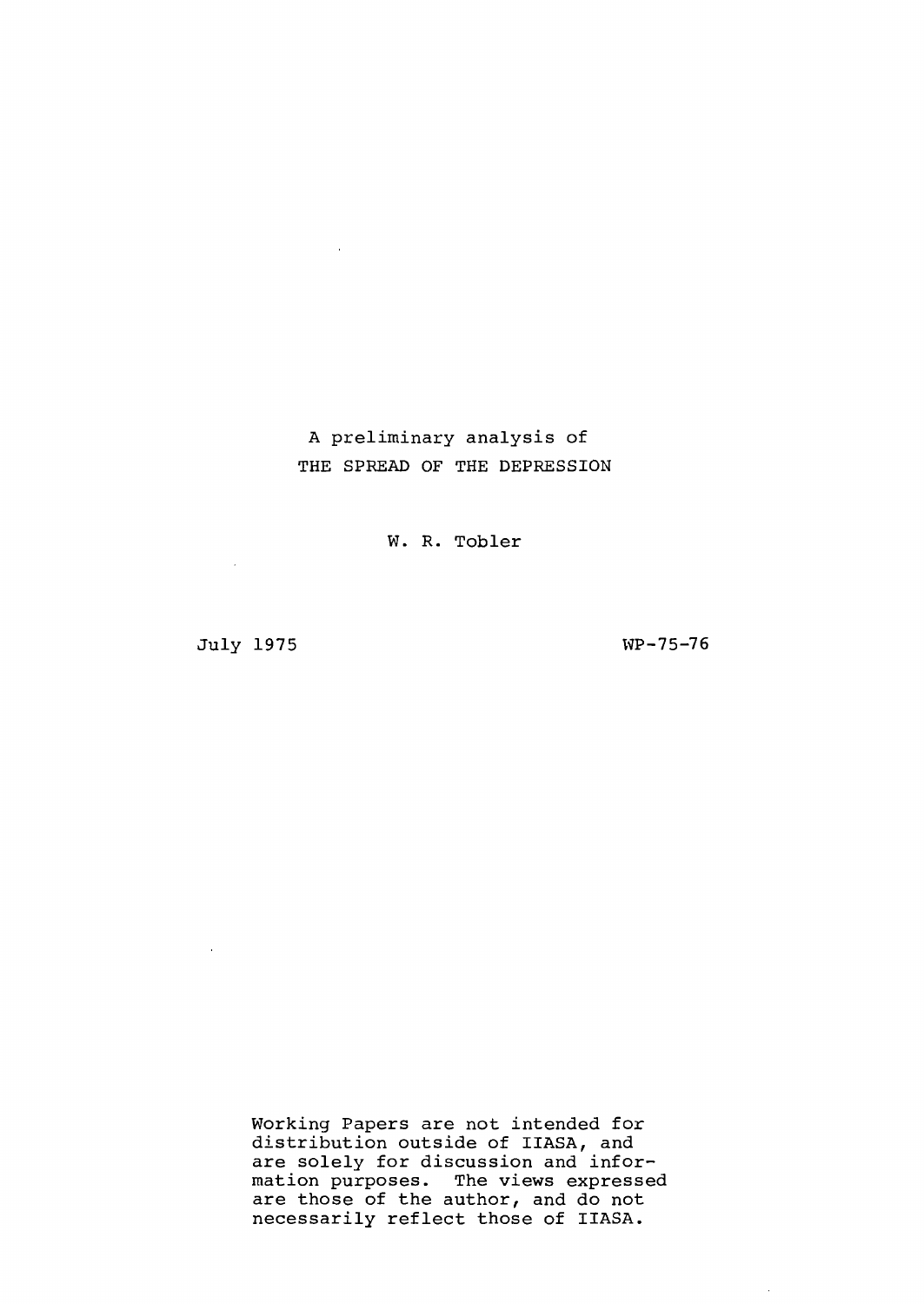$\epsilon$  $\star$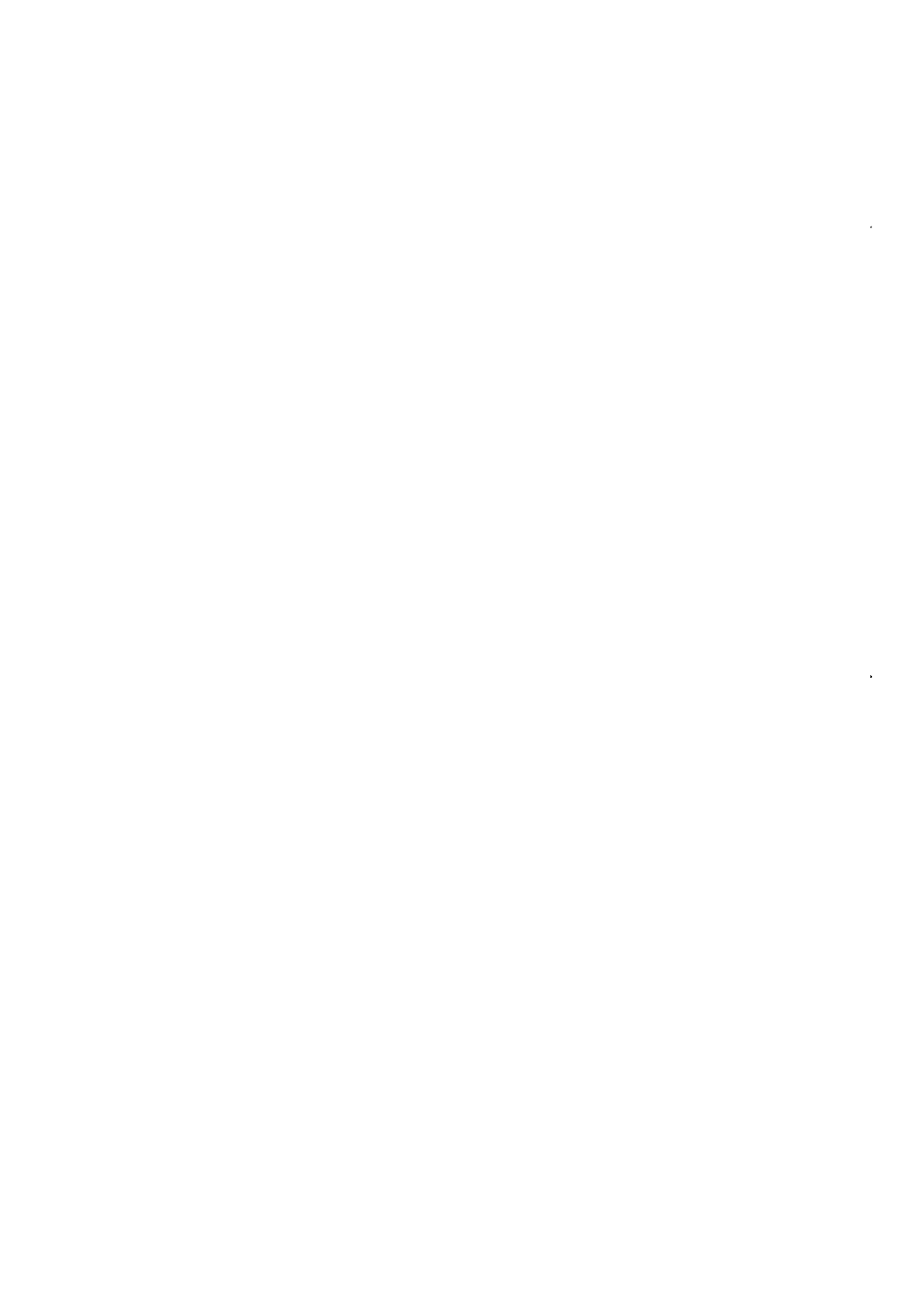"The progress of business cycles was surprisingly slow, <sup>a</sup> little over half a mile daily on the average."

 $\mathcal{L}^{\mathcal{L}}(\mathcal{L})$ 

A. Lösch

 $\mathbf{r}$ 

## A preliminary analysis of THE SPREAD OF THE DEPRESSION

w. R. Tobler

The closure of banks at the time of the depression can be regarded as an economic innovation which diffused throughout our society, culminating in the national bank holiday. The propagation of such events would seem likely to reveal the structure of the system. One may postulate that the general organization of the society has not changed in the last forty years, although the banking industry has been modified in its details. One would expect that technological innovations in today's society spread in a manner analagous to bank closures in that earlier period, probably at <sup>a</sup> somewhat accelerated rate.

The data, listed in the appendix, include the date of closure of individual banks, and the latitude, longitude, and population of the towns in which these banks were located, as reported during a six month period. There are thus 714 observations. This is quite inadequate, but even this was difficult to obtain, the normal scientific situation.

The extensive geographical literature on innovation diffusion suggests two types of hypotheses. There is the neighborhood contact process so adequately described by Hägerstrand. Then there is the pattern of spread through the central place hierarchy. Probably both processes are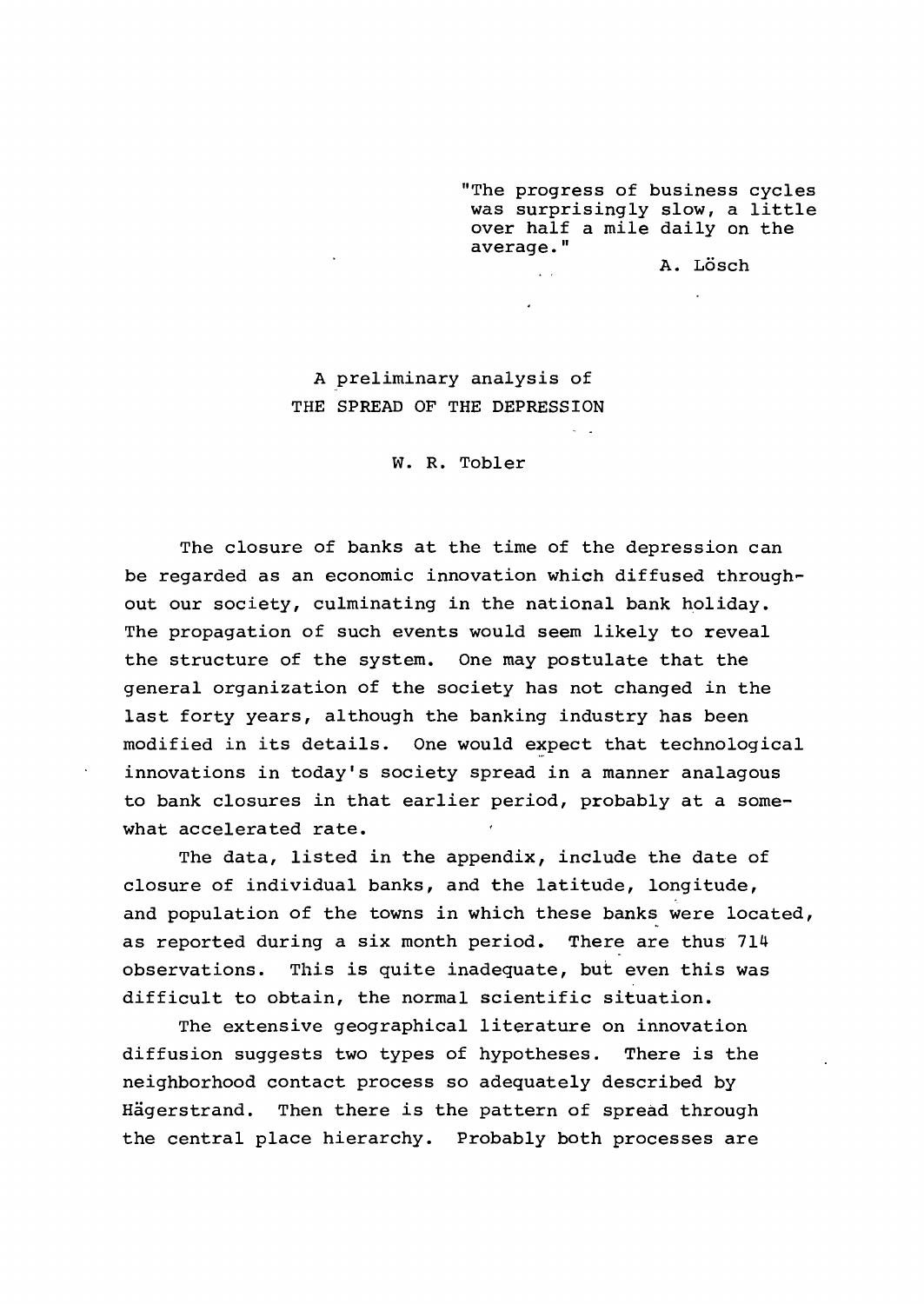involved. In the first instance, one attempts to estimate the parameters of <sup>a</sup> stochastic version of the classical diffusion equation,

$$
\frac{\partial B}{\partial t} = \kappa \left( \frac{\partial^2 B}{\partial x^2} + \frac{\partial^2 B}{\partial y^2} \right) .
$$

 $\sim$   $\sim$ 

There is also epidemiological literature which takes this tack and which may be relevant; each bank closure may be considered an event in the spread of an "epidemic". There are many possible analogies here: only the worst cases are reported, there is probably an incubation period, etc. Unfortunately, the population at risk is not well known. Apparently nobody bothered to count the number of banks in the United States. In many cases the data do include the date of reopening of the banks. One might thus wish to test a version of the wave hypothesis:

$$
\frac{\partial^2 B}{\partial t^2} = \kappa \left( \frac{\partial^2 B}{\partial x^2} + \frac{\partial^2 B}{\partial y^2} \right) .
$$

The idea being that the financial shock wave passes on with some finite velocity. Examination of the data reveals <sup>a</sup> pattern of simultaneous bank closures on most days which tends to complicate the analysis.

The hierarchical model asserts that events propagate from high order central places to their lower order neighbors. The most detailed models are those suggested by Hudson. Evidence for this hypothesis might be revealed, inter alia, by the occurance of bank closures at larger places before closures at smaller neighboring places. Presumably this would correspond, at least roughly, to the relations within the banking industry.

 $\mathcal{L}^{\mathcal{L}}(\mathcal{L}^{\mathcal{L}}(\mathcal{L}^{\mathcal{L}}(\mathcal{L}^{\mathcal{L}}(\mathcal{L}^{\mathcal{L}}(\mathcal{L}^{\mathcal{L}}(\mathcal{L}^{\mathcal{L}}(\mathcal{L}^{\mathcal{L}}(\mathcal{L}^{\mathcal{L}}(\mathcal{L}^{\mathcal{L}}(\mathcal{L}^{\mathcal{L}}(\mathcal{L}^{\mathcal{L}}(\mathcal{L}^{\mathcal{L}}(\mathcal{L}^{\mathcal{L}}(\mathcal{L}^{\mathcal{L}}(\mathcal{L}^{\mathcal{L}}(\mathcal{L}^{\mathcal{L$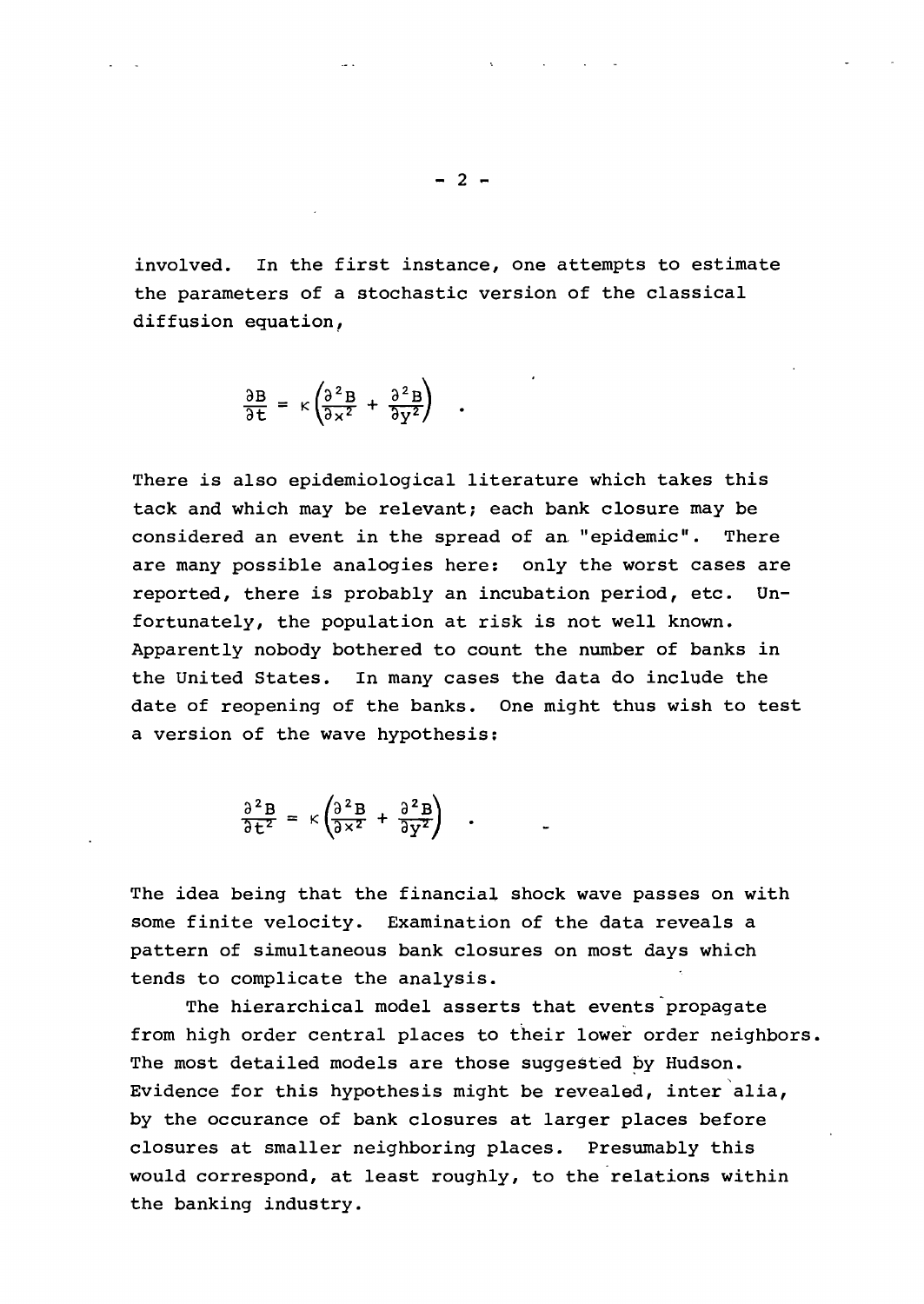Only crude tests of both types of hypotheses are pre~ sented here. Figures I and II show that the present data, with the detailed locations of the banks, covers only a small portion of the event. The next figures illustrate the geographical spread. These maps do not show a strong directional movement during the short time period for which we have data. Viewing the same data on a cathode ray tube in the correct temporal sequence -- a simulated movie, or dynamic cartography -- also does not leave one with the impression of simple spatial spread. <sup>A</sup> linear regression suggests <sup>a</sup> westward movement of 0.84 km per day, and a northward movement of 0.40 km per day, consistent with Lösch's statement, but the correlations are too low to be important  $(r^2 = 7\%$ , approximately, in both cases). Nor is any trend relating city size and the date of bank closure discernable. <sup>A</sup> similar conclusion is reached for the 156 banks for which both opening and closing dates are observed. The only strong correlation which emerged was that the earlier <sup>a</sup> bank closed, the longer it stayed closed. This strong  $(r^2 = 72\% , n = 156)$  linear relation presumably measures the marginality of these enterprises. The data have not been examined for any particularistic effects as might be observed from looking at the detailed inter-industry connections, nor has <sup>a</sup> test for spatial randomness been applied.

 $-3 -$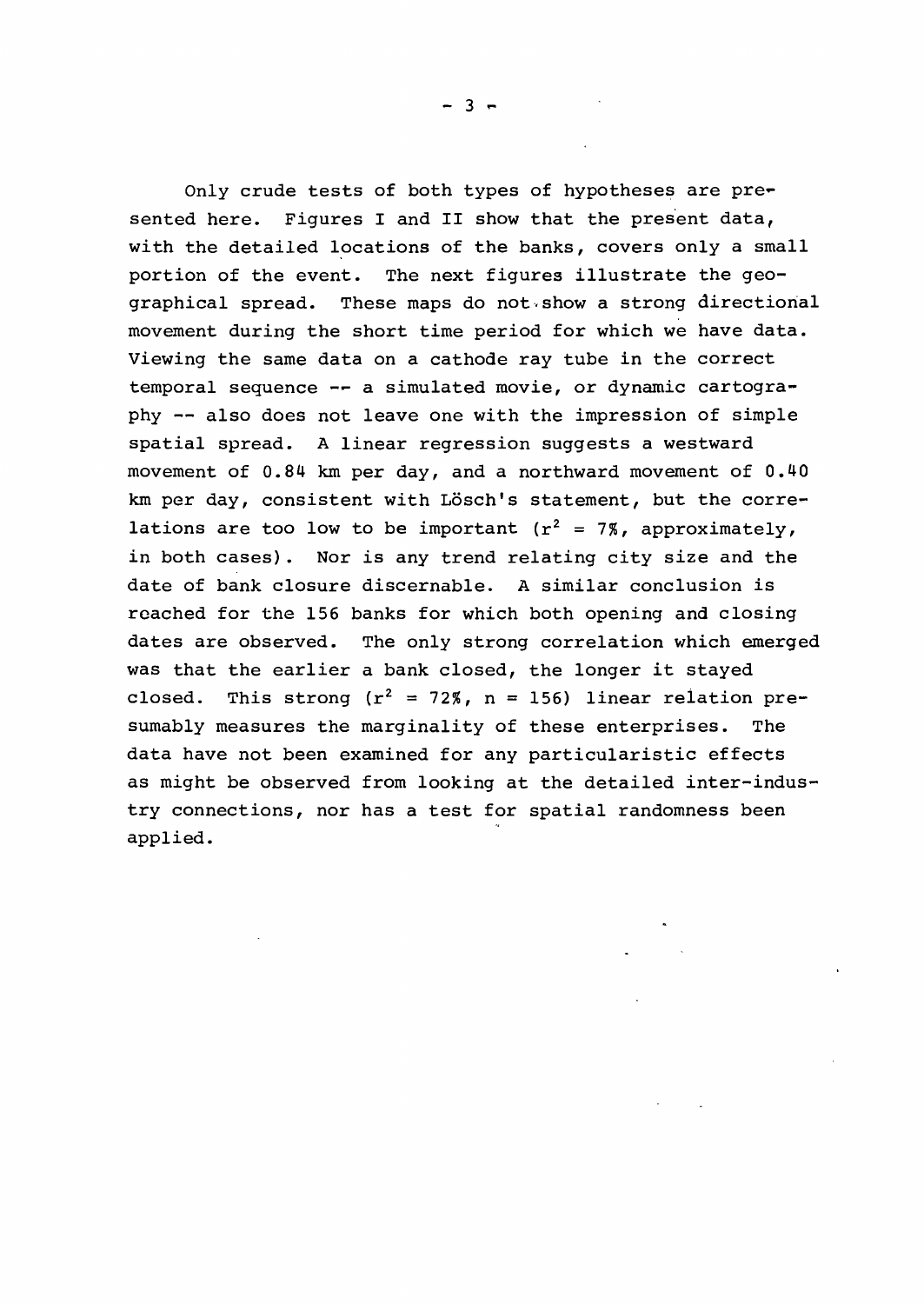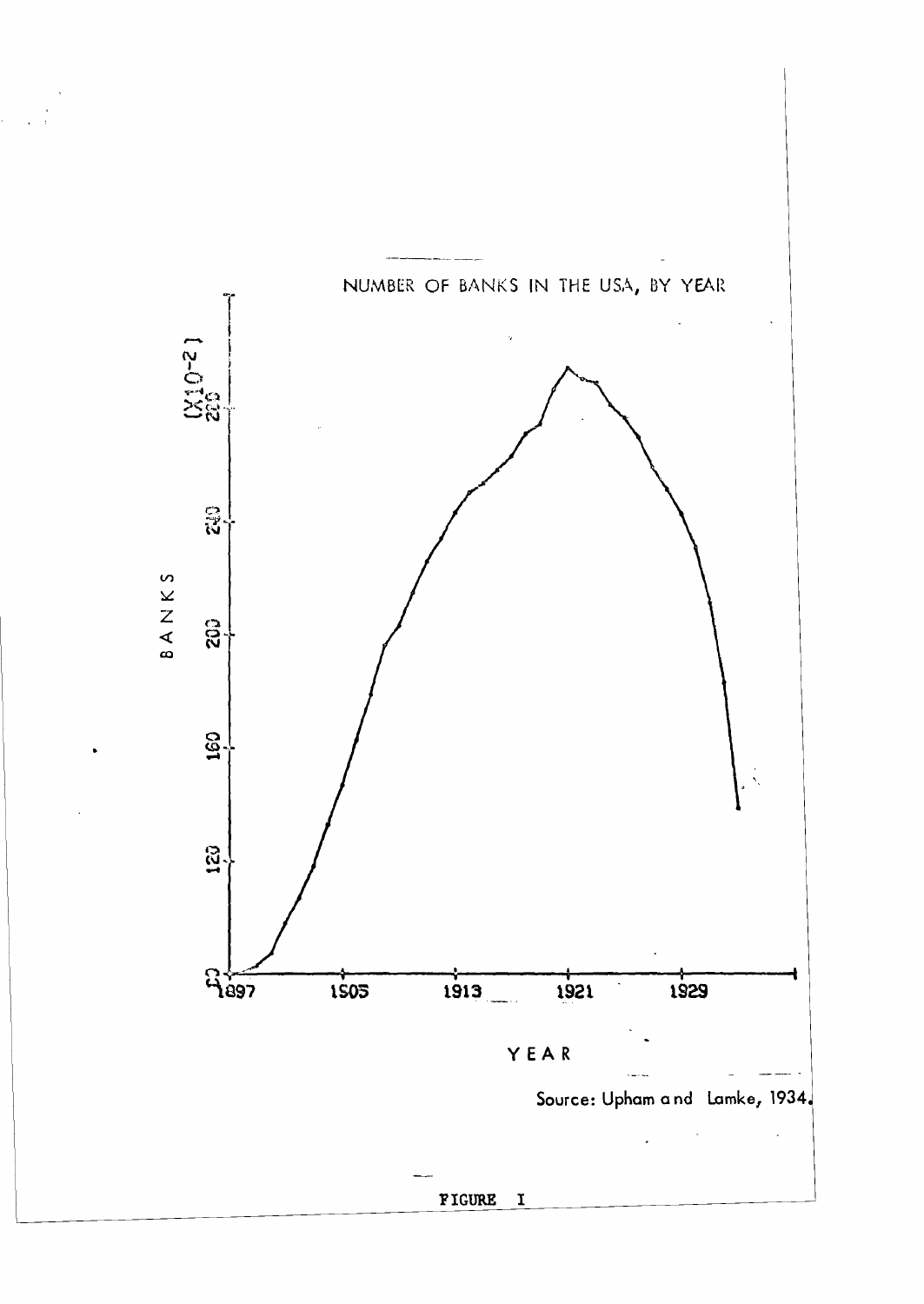

YEAR

Source: Upham and Lamke, 1934

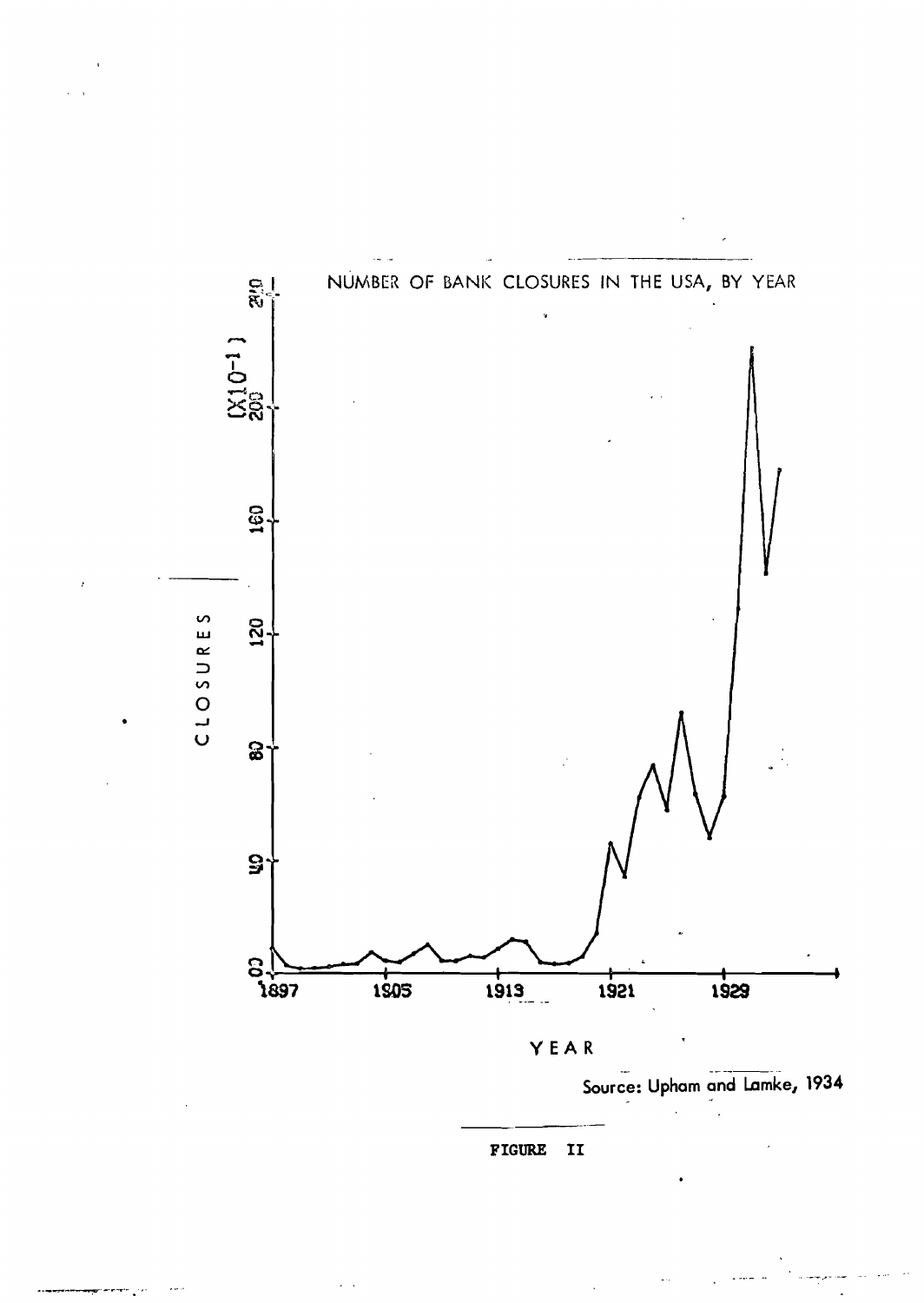

SEPTEMBER 1931 THROUGH DECEMBER 1931 BANK CLOSURES SEPTEMBER 1931 THROUGH DECEMBER 1931 BANK CLOSURES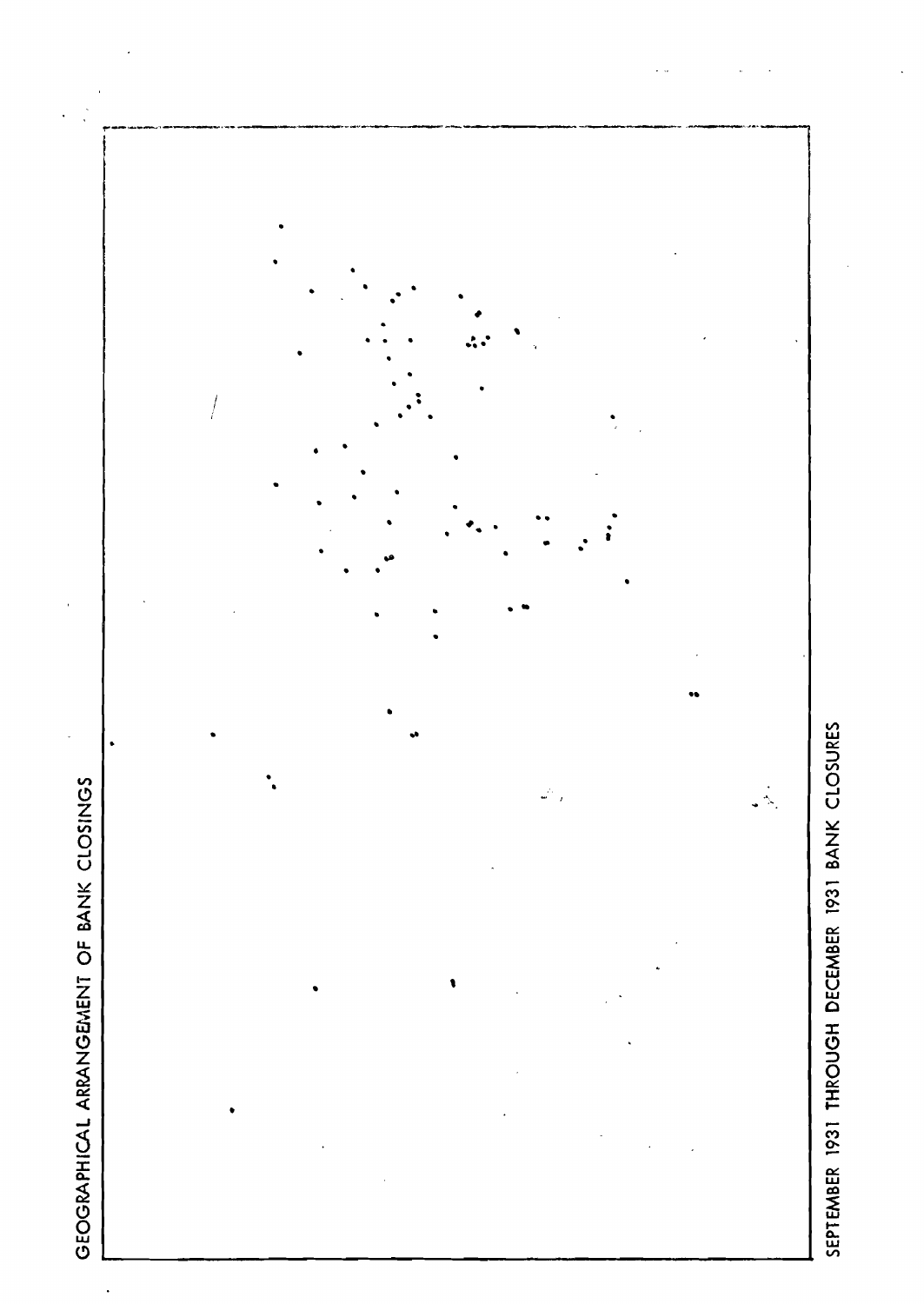

 $\ddot{\phantom{1}}$ 



JANUARY 1932 THROUGH FEBRUARY 1932 BANK CLOSURES JANUARY 1932 THROUGH FEBRUARY 1932 BANK CLOSURES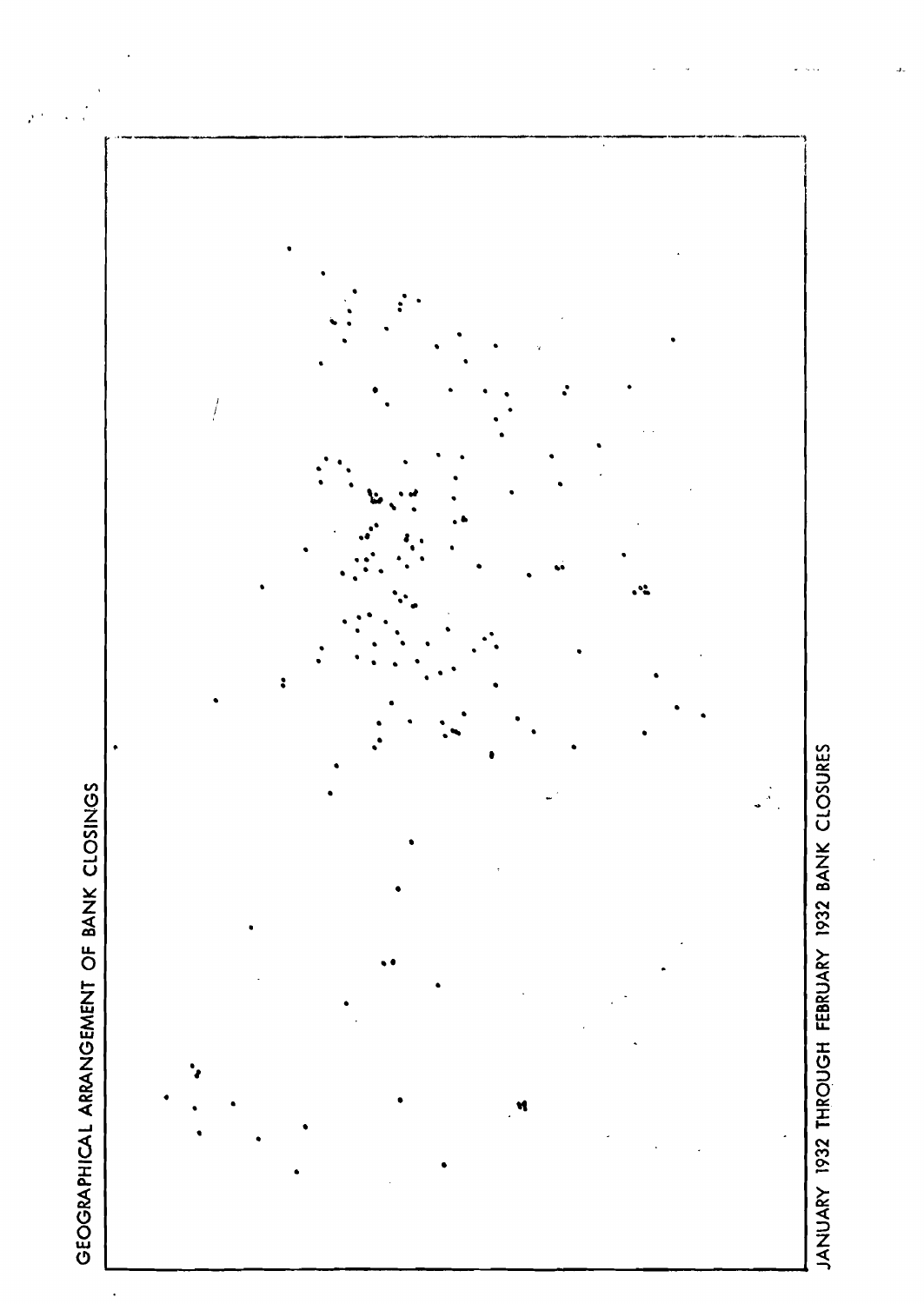$\ddot{\phantom{0}}$ 

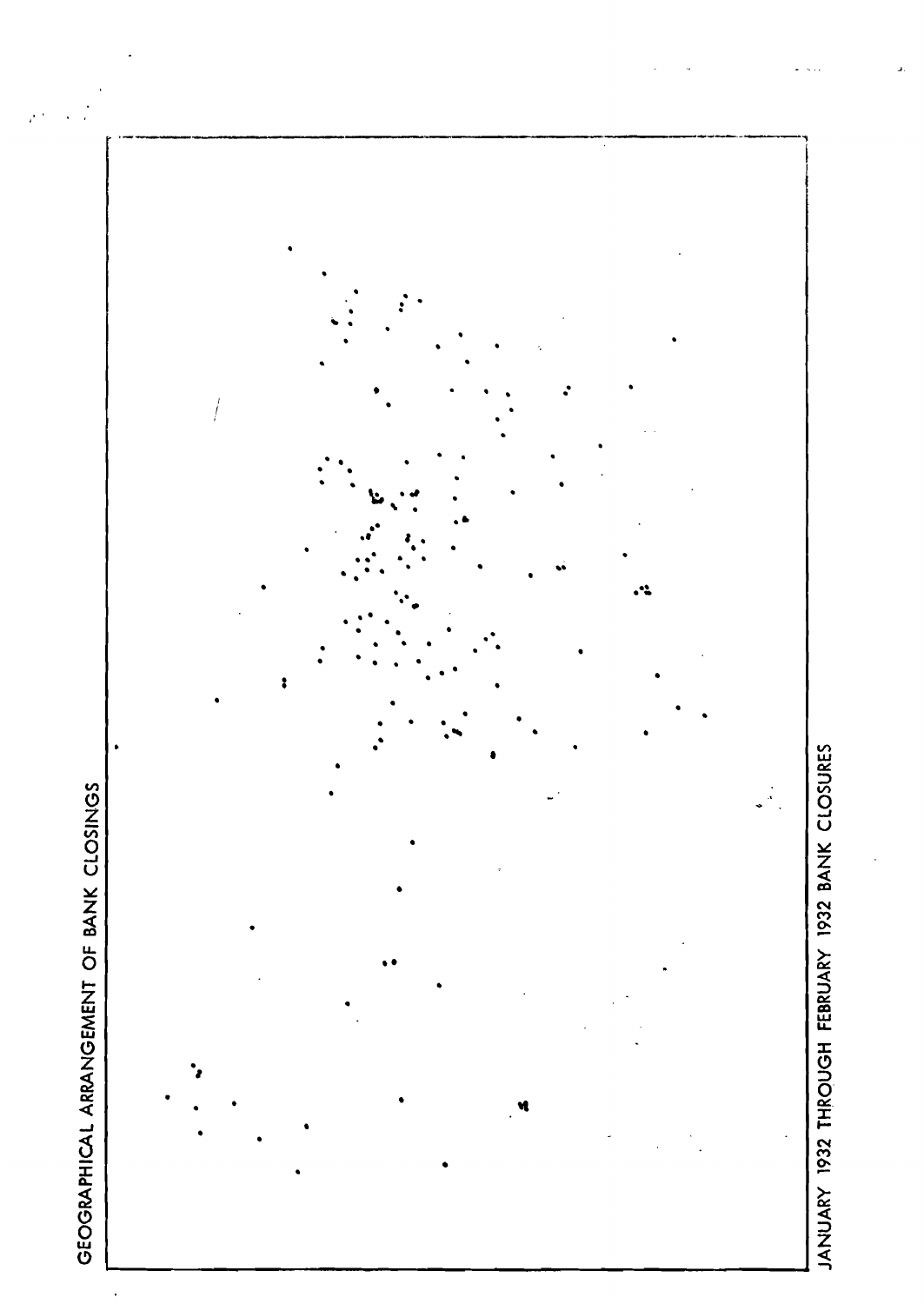



MARCH 1932 THROUGH APRIL 1932 BANK CLOSURES MARCH 1932 THROUGH APRIL 1932 BANK CLOSURES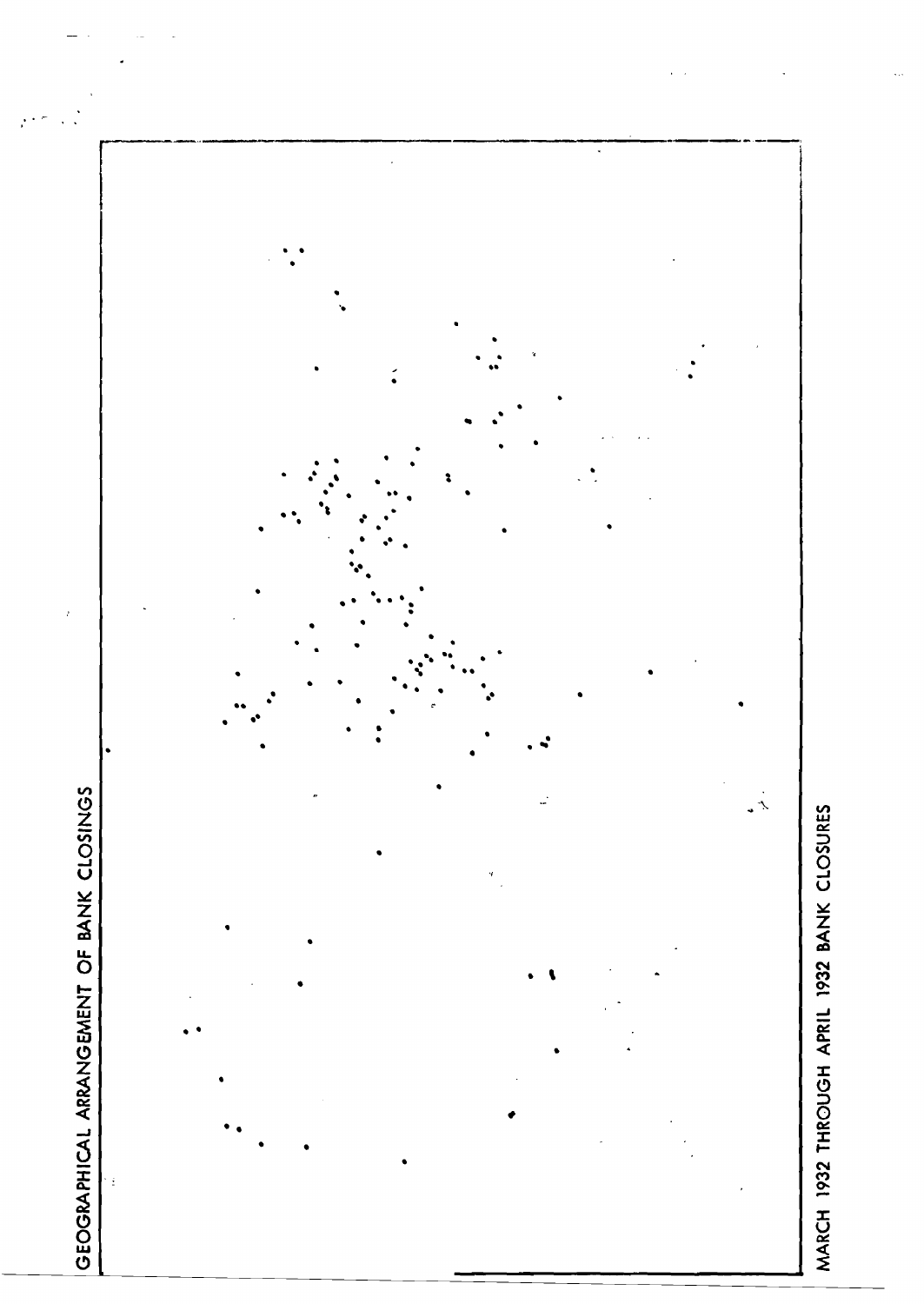

MAY 1932 THROUGH JUNE 1932 BANK CLOSURES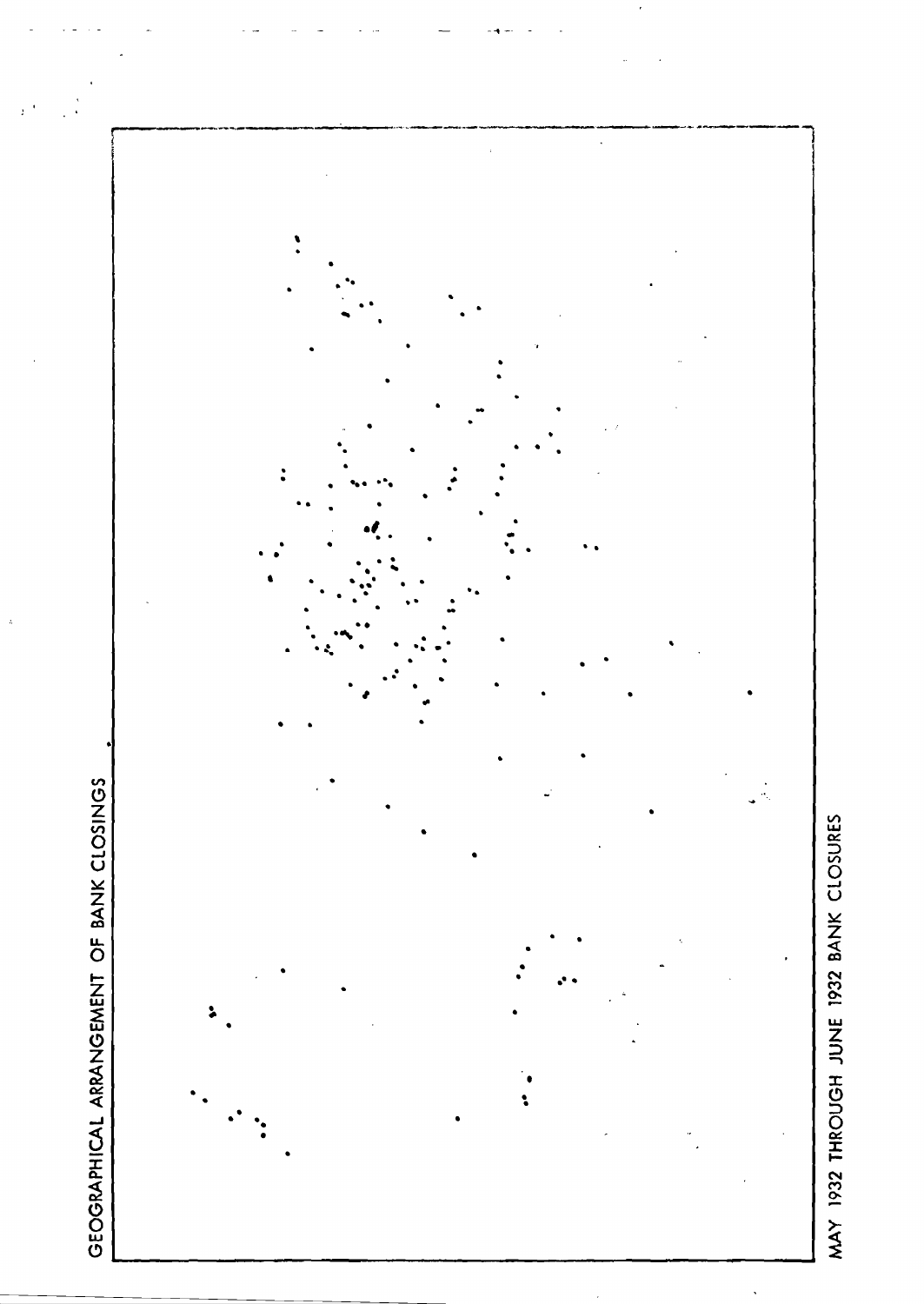GEOGRAPHICAL ARRANGEMENT OF BANK CLOSINGS



JULY 1932 BANK CLOSURES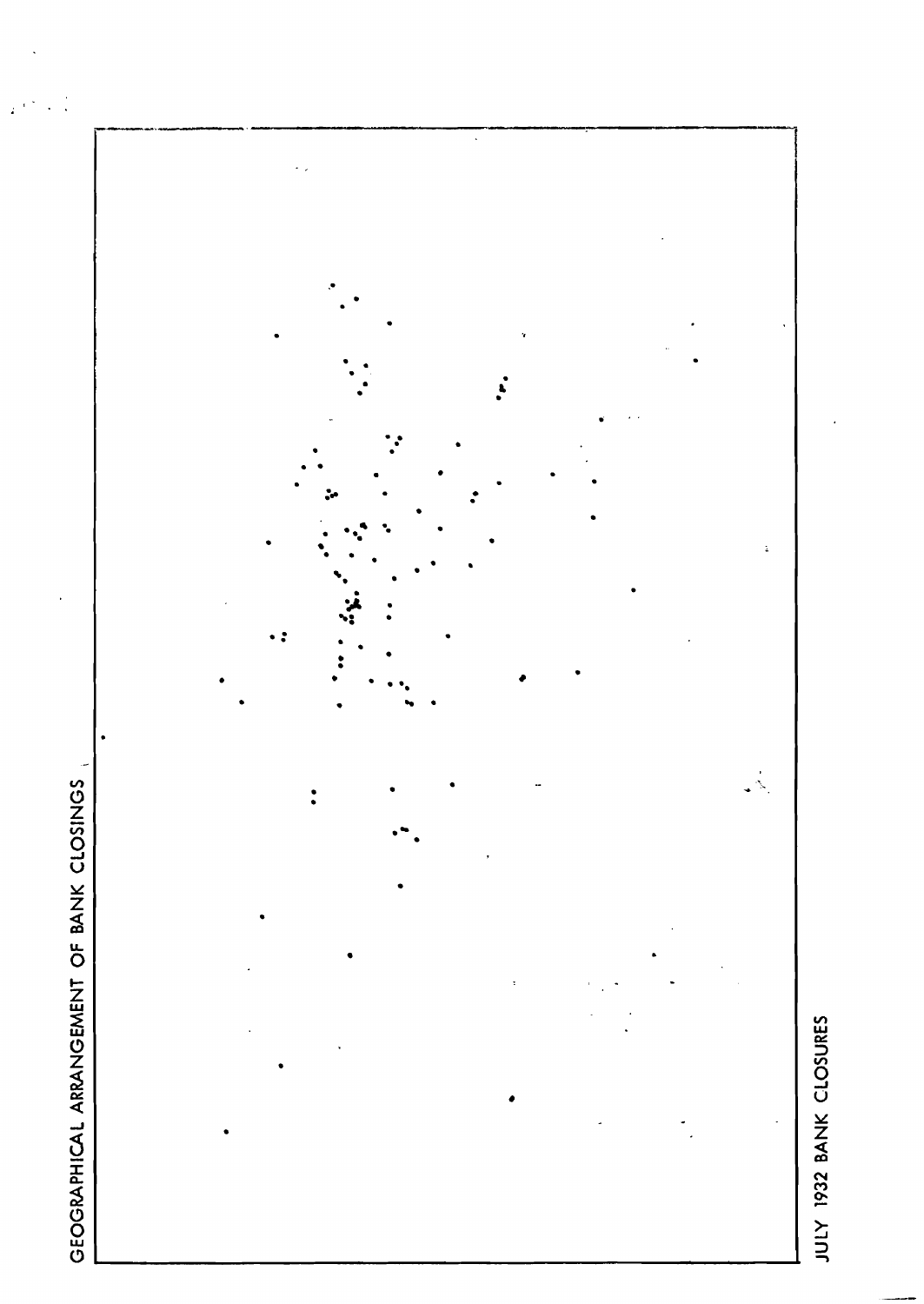



SEPTEMBER 1931 THROUGH JULY 1932 BANK CLOSURES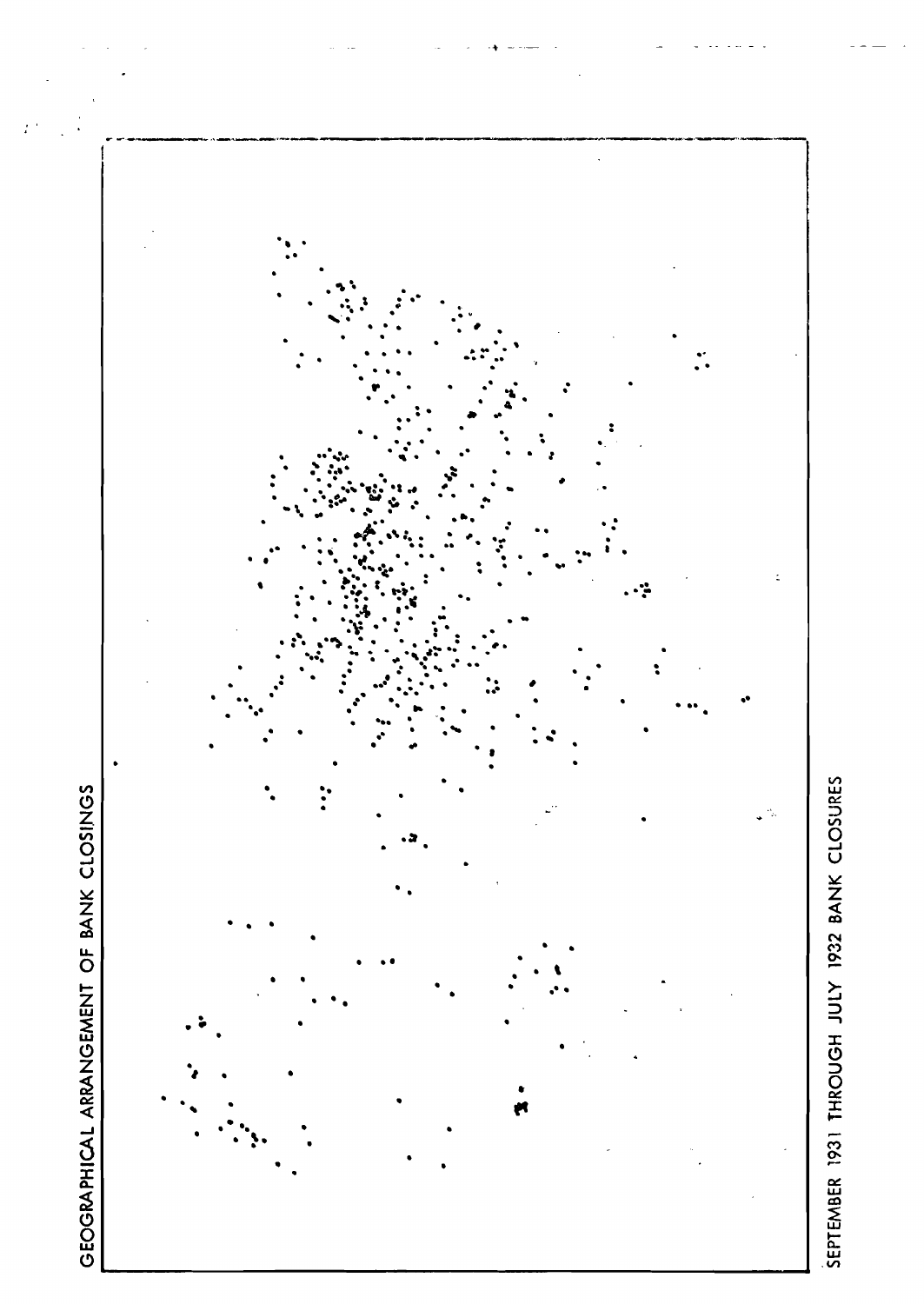#### LITERATURE

- Anon. The Banking Situation in the United States. New York: Industrial Conference Board, 1932.
- Bailey, N. The Mathematical Theory of Epidemics. New York: Hafner, 1957.
- "Stochastic Birth, Death, and Migration Processes for Spatially Distributed Populations", Biometrika 55 (1968), pp. 189-98.
- Beatty, M. A. Bank Failures in the District of Columbia in the Twentieth Century. Washington: Catholic University of American Press, 1949.
- Bremer, C. D. American Bank Failures. New York: Columbia University Press, 1935.
- Brown, L. Diffusion Processes and Location. philadelphia: Regional Science Research Institute, 1968.
- Casetti, E., and R. Semple. "Concerning the Testing of Spatial Diffusion Hypotheses", Geographical Analysis,  $1$  (1969), pp. 254 - 59.
- Galbraith, J. K. The Great Crash: 1929. Boston: Houghton-<br>Mifflin, 1955.
- Griliches, Z. "Hybrid Corn: An Exploration in the Economics of Technological Change", Econometrica 25 (1957), pp.  $501 - 22.$
- Hägerstrand, T. Innovation Diffusion as a Spatial Process. Chicago: Univ. of Chicago Press, translation, 1967.
	- "A Monte Carlo Approach to Diffusion", in B. Berry & D. Marble (eds), Spatial Analysis, New York: Prentice-Hall, 1968.
- Hägerstrand, T. The Propagation of Innovation Waves. Lund, Lund Series in Geography, Series B, No.4, 1952.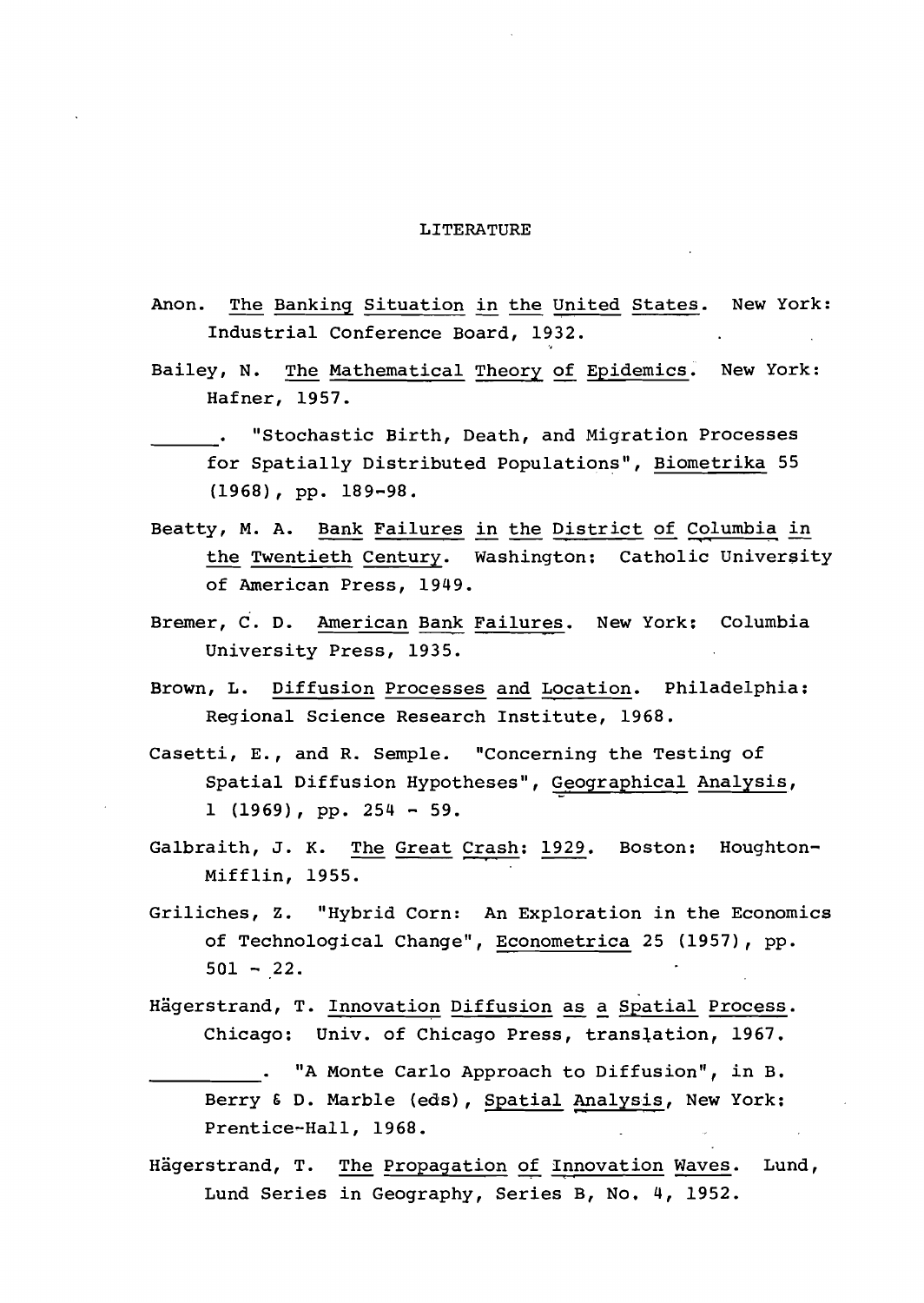- Harvey, D. W. "Geographic Processes and the Analysis of Point Patterns: Testing a Diffusional Model by Quadrat Formt Facterns. Testing a Diffusional Houci by guadractions.<br>Sampling", Transactions and Papers, Institute of British Geographers, 40 (1966), pp. 80 - 95.
- Hotelling, H. "A Mathematical Theory of Migration", M. A. Thesis, Seattle: University of Washington, 1922.
- Hudson, J. "Diffusion in a Central Place System", Geographical Analysis, <sup>1</sup> (1969), pp. <sup>45</sup> - 58.
- Geographical Diffusion Theory. Evanston: Dept. of Geography, Northwestern University, 1973.
- Lieberson, S., and Schwirian, K., "Banking Functions as an Index of Inter-City Relations", J. of Regional Science, IV, 1 (1962), pp 69 - 81.
- Lösch, A. The Economics of Location. New York: Wiley, 1967.
- Morrill, R. "Waves of Spatial Diffusion", Journal of Regional Science, 8 (1969), pp. 1 - 18.
- Nadler, M. and J. I. Bogen. The Banking Crisis. New York: Dodd, Mead, & Co., 1933.
- Pred, A. "Large City Interdependence and the Preelectronic Diffusion of Innovations in the U.S.", Geographical Analysis, 3 (1971), pp. 165 - 81.
- Pyle, G. F. "The Diffusion of Cholera in the United States in the Nineteenth Century", Geographical Analysis, 1 (1969), pp. 59 - 75.
- Rashevsky, N. Looking at History Through Mathematics. Cambridge: MIT Press, 1968.
- Rodkey, R. G. "State Bank Failures in Michigan", Michigan Business Studies, VII, 2, (1935).
- Tobler, W. R. "Geographical Filters and Their Inverses",  $\beta$ Geographical Analysis, 1 (1969), pp. 234 - 53.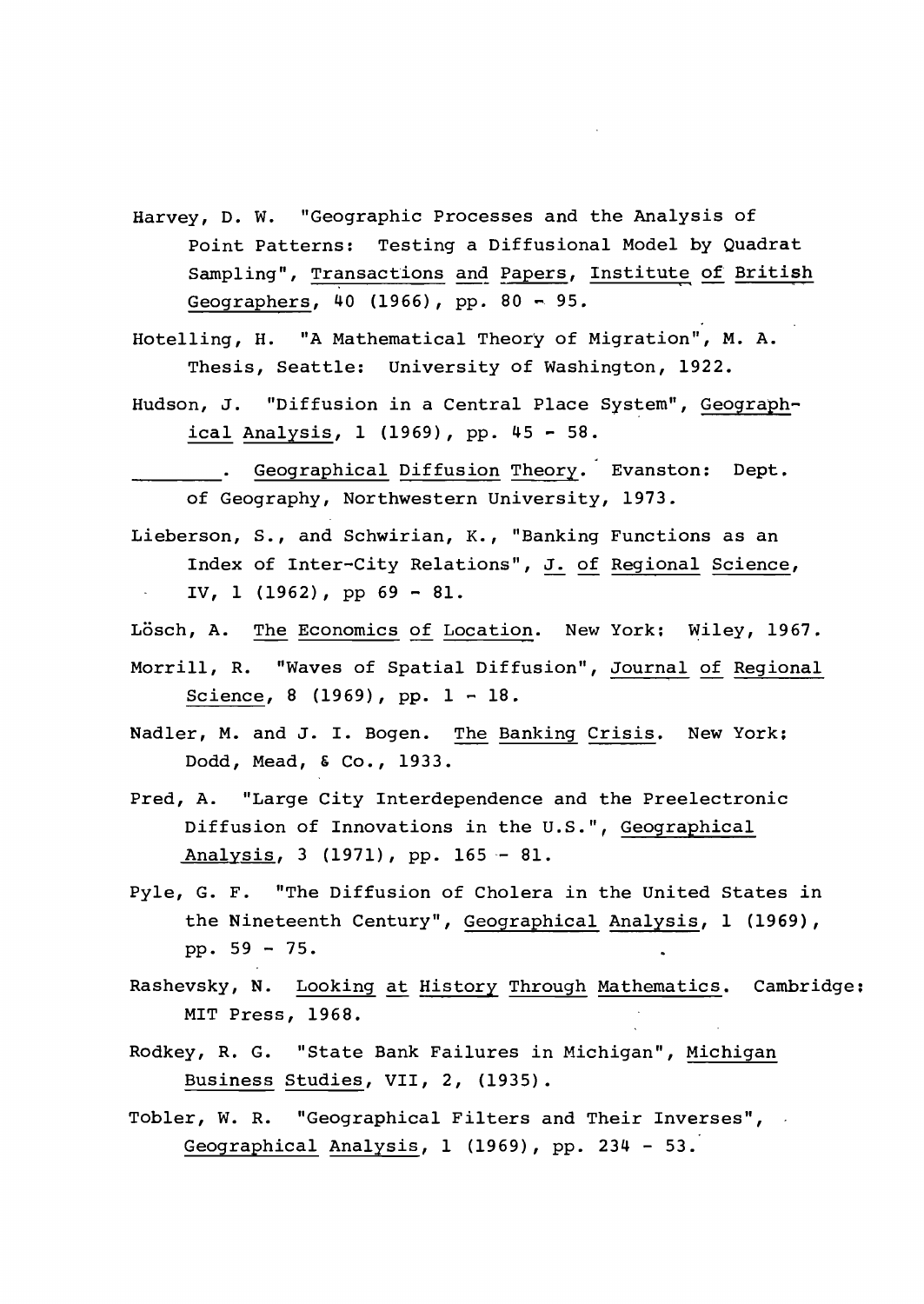Tobler, W. R., "A Computer Movie Simulating Urban Growth in the Detroit Region", Economic Geography, 26, 2 (1970), pp.  $234 - 240$ .

. "Of Maps and Matrices", Journal of Regional Science, 7 (1967), pp. 275 - *8d.*

- Tobler, W. R. and B. Barton. "Spectral Analysis of Innovation Diffusion", Geographical Analysis, 3 (1971), pp. 182 - 201.
- Upham, C. B., and E. Lamke. Closed and Distressed Banks. Washington: The Bookings Institution, 1934.
- Utterback, J. M., "Innovation in Industry and the Diffusion of Technology", Science, 183 (15 Feb. 1974), pp. 620 - 626.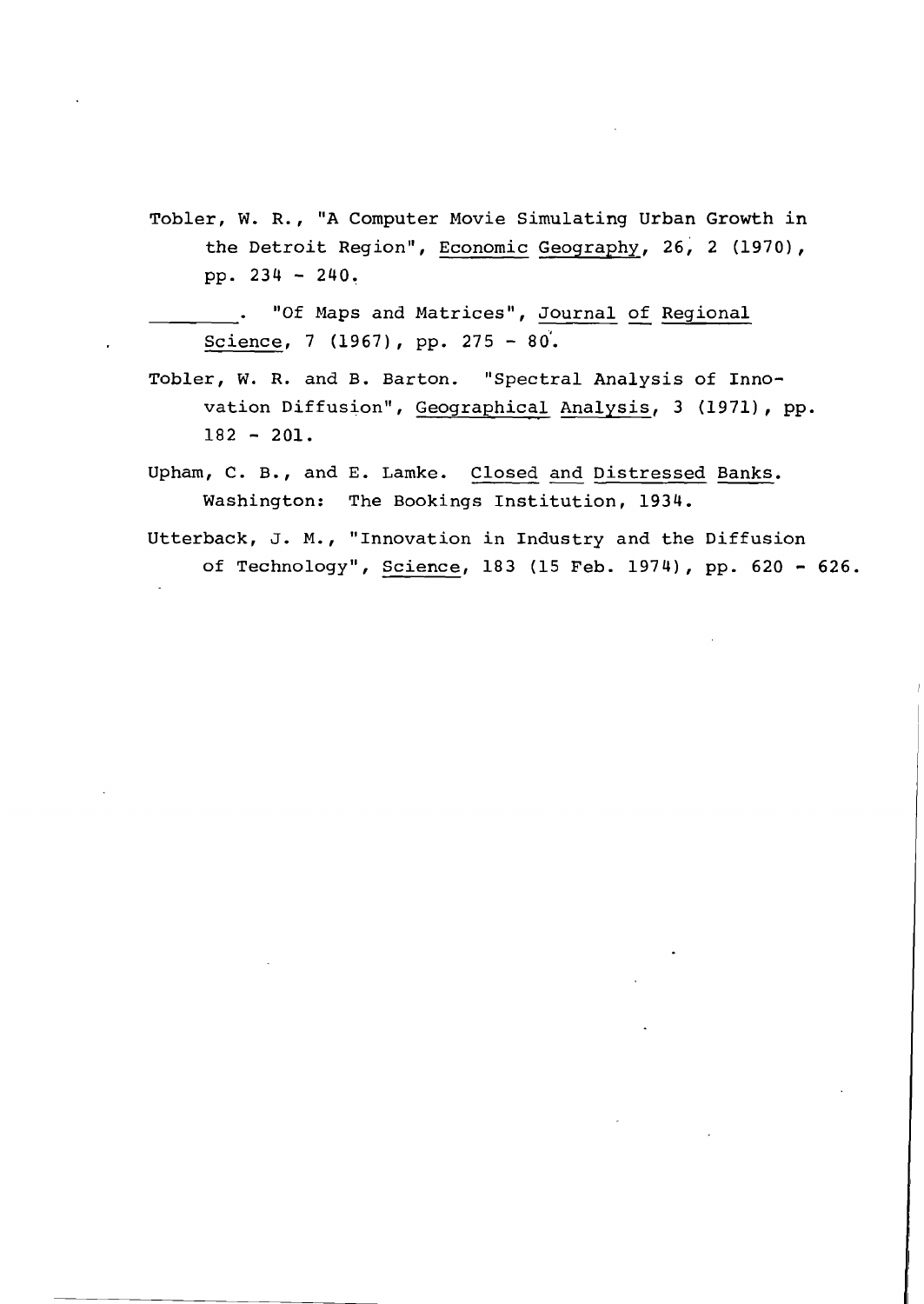## DATA APPENDIX

Dates and locations of bank closings are taken from; Polk Co., Monthly Bulletin, supplemental to Polk's Bankers Encyclopedia, Polks Bank Information Service, 75th ed., no 6, (August 1932), pp. 4 - 21; "Reported Consolidations, Liquidations, Changes of Title, etc."

This source was locatyd by H. Woods Bowman of the Federal Reserve Bank of Chicago, and to whom I wish to acknowledge this debt. Copies covering other time periods have not been located. Latitude and longitude and 1930 census populations were added and the detail coding was done by H. Dupree and J. Kahimbaara, students at the University of Michigan. Bank closures without dates, or in towns which could not be located were omitted. Partial support was received under National Science Foundation Grant GS 34070X.

## KEY

- A) Number of days from 1 January 1931 to closing of bank
- B) Number of days closed, if reopening date known.
- C) Number of days from  $1$  Jan. 1931 to reopening. 900 = reopening not noted.
- D) 1930 population
- E) Arbitrary sequence number, corresponds to position in Polk
- F) X, Y map projection coordinates in kilometers
- G) Latitude and longitude, in decimal degrees
- H) Date of bank closing
- I) Date of bank reopening, if known
- J) Name of town, state

(3I3, I7, 13, 2F6.0, F6.3, F8.3, 2(A2,A4), 5A4, 13)